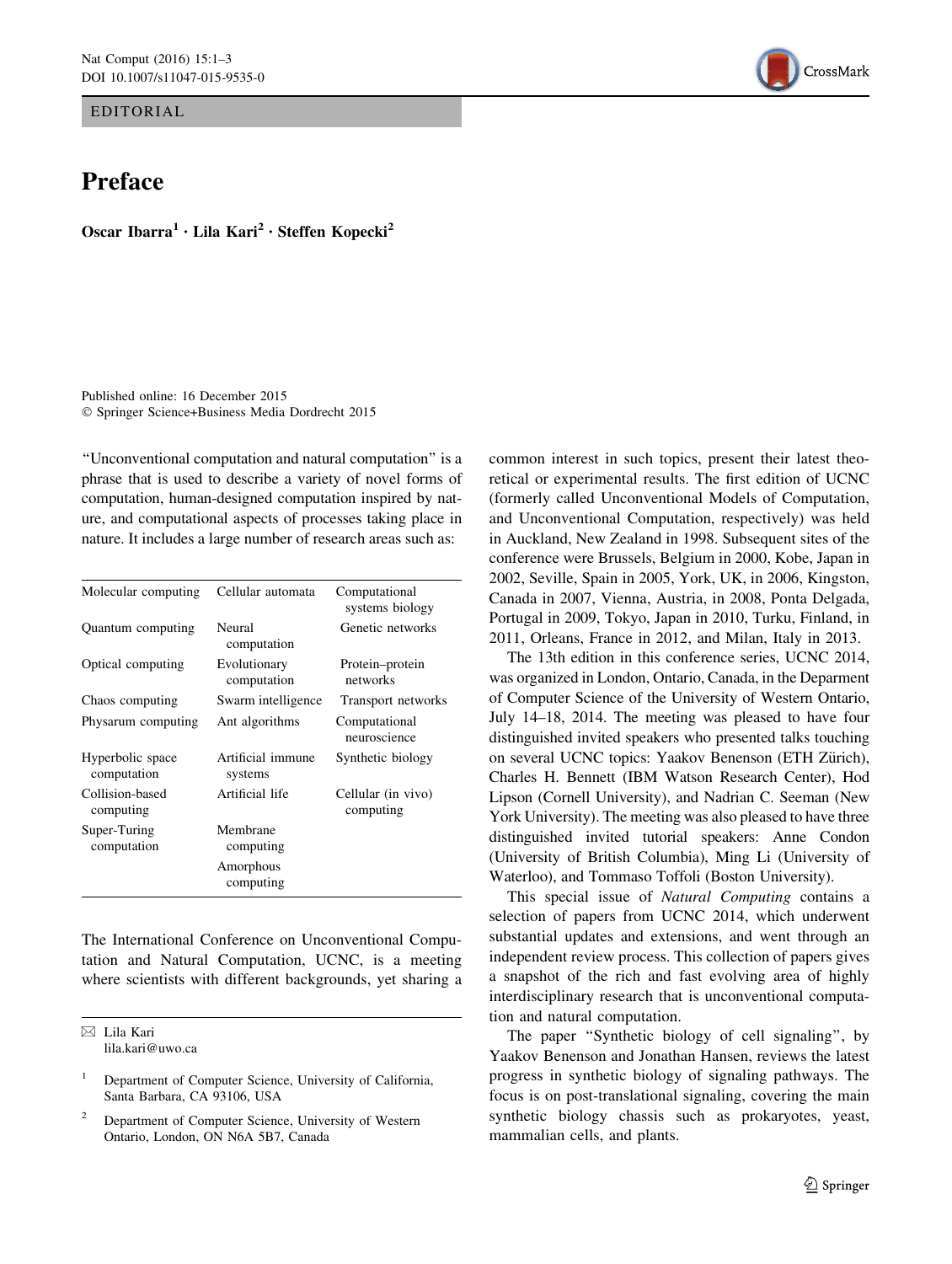The paper ''Halting the hallmarks: a cellular automaton model of early cancer growth inhibition'', by Jenna Leah Butler, Frances Mackay, Colin Denniston, and Mark Daley, presents a method for investigating targeted combination therapy options for early cancer growth by simulating the effect of agents targeted at the ''hallmarks of cancer''. The simulation is composed of a cellular automata model of cancer growth and a lattice Boltzmann model of biphasic fluid flow—oxygen in blood—which together give more biologically relevant growth dynamics. Results indicate that certain hallmark targeted drugs in combination may be more effective than others, while some combinations could actually enhance cancer growth.

The paper ''Pseudo-inversion: closure properties and decidability'', by Da-Jung Cho, Yo-Sub Han, Shin-Dong Kang, Hwee Kim, Sang-Ki Ko, and Kai Salomaa, considers a pseudo-inversion operation motivated by DNA modification events. It studies the closure properties of various subfamilies of languages under the operation. It also introduces pseudo-inversion-freeness and examines closure properties and related decidability problems.

The paper ''Producibility in hierarchical self-assembly'', by David Doty, shows, in the hierarchical model of algorithmic tile assembly, efficient algorithms for the problems of deciding whether an assembly  $\alpha$  is producible, and for deciding if an assembly  $\alpha$  is the unique producible terminal assembly of a noncooperative temperature 1 tile system. It is also shown that if two assemblies are producible, and if they can be overlapped consistently—i.e., if the positions that they share have the same tile type in each assembly then their union is also producible.

The paper ''Computational completeness of complete, star-like, and linear hybrid networks of evolutionary processors with a small number of processors'', by Artiom Alhazov, Rudolf Freund, Vladimir Rogozhin and Yurii Rogozhin, shows that hybrid network of evolutionary processors with random-context filters are computationally complete when the underlying graph structure for the communication between the evolutionary processors is the complete or the linear graph with five nodes, whereas with a star-like communication graph six nodes are needed. If the final results are defined by only taking the terminal strings out of the designated output node, then for these extended hybrid networks of evolutionary processors only four nodes are needed in all cases, i.e., the underlying communication structure can be a complete or a linear graph, but now even a star-like graph, too.

The paper ''Doubles and negatives are positive (in selfassembly)'', by Jacob Hendricks, Matthew Patitz, and Trent Rogers, shows that the temperature-1 restricted glues Tile Assembly Model (rgTAM) is unable to simulate the strongly cooperative behavior of the temperature-2 abstract

Tile Assembly Model (aTAM). The dupled restricted glues Tile Assembly Model (DrgTAM) is also defined, and it is shown that this model is intrinsically universal for the aTAM.

The paper ''On string languages generated by sequential spiking neural P systems based on the number of spikes'', by Keqin Jiang, Wenli Chen, Yuzhou Zhang, and Linqiang Pan, investigates the computational power, as language generators, of sequential spiking neural P systems, based on the number of spikes. A characterization of recursively enumerable languages is given as projections of inverse-morphic images of languages generated by such sequential spiking neural P systems.

The paper "Counter machines and crystallographic structures'', by Natasha Jonoska, Mile Krajcevski, and Greg McColm, initiates a formal language theory approach in studies of periodic nanostructures by examining languages associated with cyclic walks in periodic digraphs. It is observed that labels of such walks in periodic digraphs are closely related to new classes of languages that form a hierarchy of intersection languages. This hierarchy is included within the hierarchy of intersection of deterministic context-free languages.

The paper "Fast arithmetic in algorithmic self-assembly'', by Alexandra Keenan, Robert Schweller, Michael Sherman, and Xingsi Zhong, considers the time complexity of adding two n-bit numbers together within the tile selfassembly model. It determines that this problem, along with multiplication, has a worst case lower bound of  $\Omega(\sqrt{n})$  in 2D assembly, and  $\Omega(\sqrt[3]{n})$  in 3D assembly. The paper also considers the average case complexity of addition over uniformly distributed  $n$ -bit strings and shows how one can achieve  $O(\log n)$  average case time with a simultaneous  $O(\sqrt{n})$  worst case run time in 2D.

The paper ''More on quantum, stochastic, and pseudo stochastic languages with few states'', by Arseny Shur and Abuzer Yakarylmaz, studies three main models of finite automata with cutpoint over real numbers. The smallest unary automata recognizing uncountably many languages are found, and the full description of languages recognized by one-state automata is given. The counterparts of these results for the automata with inclusive/exclusive cutpoint are presented.

The paper "Size-separable tile self-assembly: a tight bound for temperature-1 mismatch-free systems'', by Andrew Winslow, explores DNA tile assembly size-based filtering, used to separate larger complete assemblies from smaller incomplete assemblies. It gives an optimal algorithm for modifying systems of a special class to maximize the difference in size between complete and incomplete assemblies. Specifically, non-cooperative, mismatch-free systems with unique terminal assemblies are obtained.